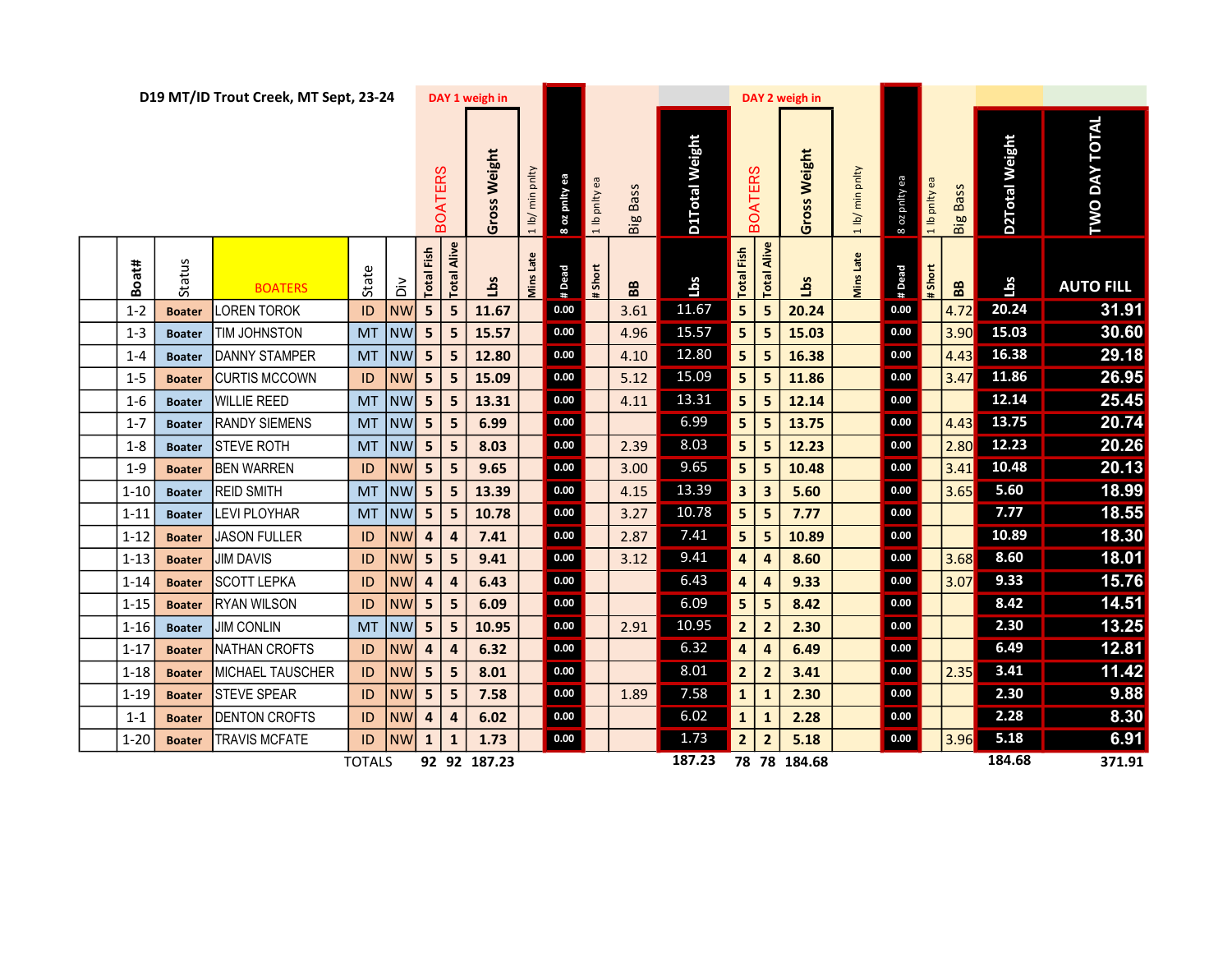|          |               | <b>STATE PRIDE</b>  |           |           |    |                |       |  |                   |       |  |
|----------|---------------|---------------------|-----------|-----------|----|----------------|-------|--|-------------------|-------|--|
|          |               | TOP 4 each state    |           |           |    |                | Total |  | <b>TEAM TOTAL</b> |       |  |
| $1 - 11$ | <b>Boater</b> | TIM JOHNSTON        | MT.       | <b>NW</b> | 51 | 5              | 30.60 |  |                   |       |  |
| $1 - 1$  | <b>Boater</b> | <b>IWILLIE REED</b> | <b>MT</b> | <b>NW</b> | 51 | 5 <sub>l</sub> | 25.45 |  |                   |       |  |
| $1 - 17$ | <b>Boater</b> | <b>ILEVIPLOYHAR</b> | MT.       | <b>NW</b> | 51 | -51            | 18.55 |  |                   |       |  |
| $1 - 18$ | <b>Boater</b> | <b>IREID SMITH</b>  | <b>MT</b> | NW        | 51 | 5              | 18.99 |  |                   | 93.59 |  |
| $1 - 14$ | <b>Boater</b> | <b>ISCOTT LEPKA</b> | ID        | <b>NW</b> | 41 | 4              | 15.76 |  |                   |       |  |
| $1 - 4$  | <b>Boater</b> | <b>BEN WARREN</b>   | ID        | <b>NW</b> | 51 | 5              | 20.13 |  |                   |       |  |
| $1 - 5$  | <b>Boater</b> | <b>JIM DAVIS</b>    | ID        | <b>NW</b> | 51 | 5              | 18.01 |  |                   |       |  |
| $1 - 19$ | <b>Boater</b> | <b>IRYAN WILSON</b> | ID        | <b>NW</b> | 51 | 51             | 14.51 |  |                   | 68.41 |  |
|          |               |                     |           |           |    |                |       |  |                   |       |  |
|          |               |                     |           |           |    |                |       |  |                   |       |  |

| 49.36 | 142.95 |
|-------|--------|
|       |        |
|       |        |
|       |        |
| 55    | 123.41 |
|       |        |
|       |        |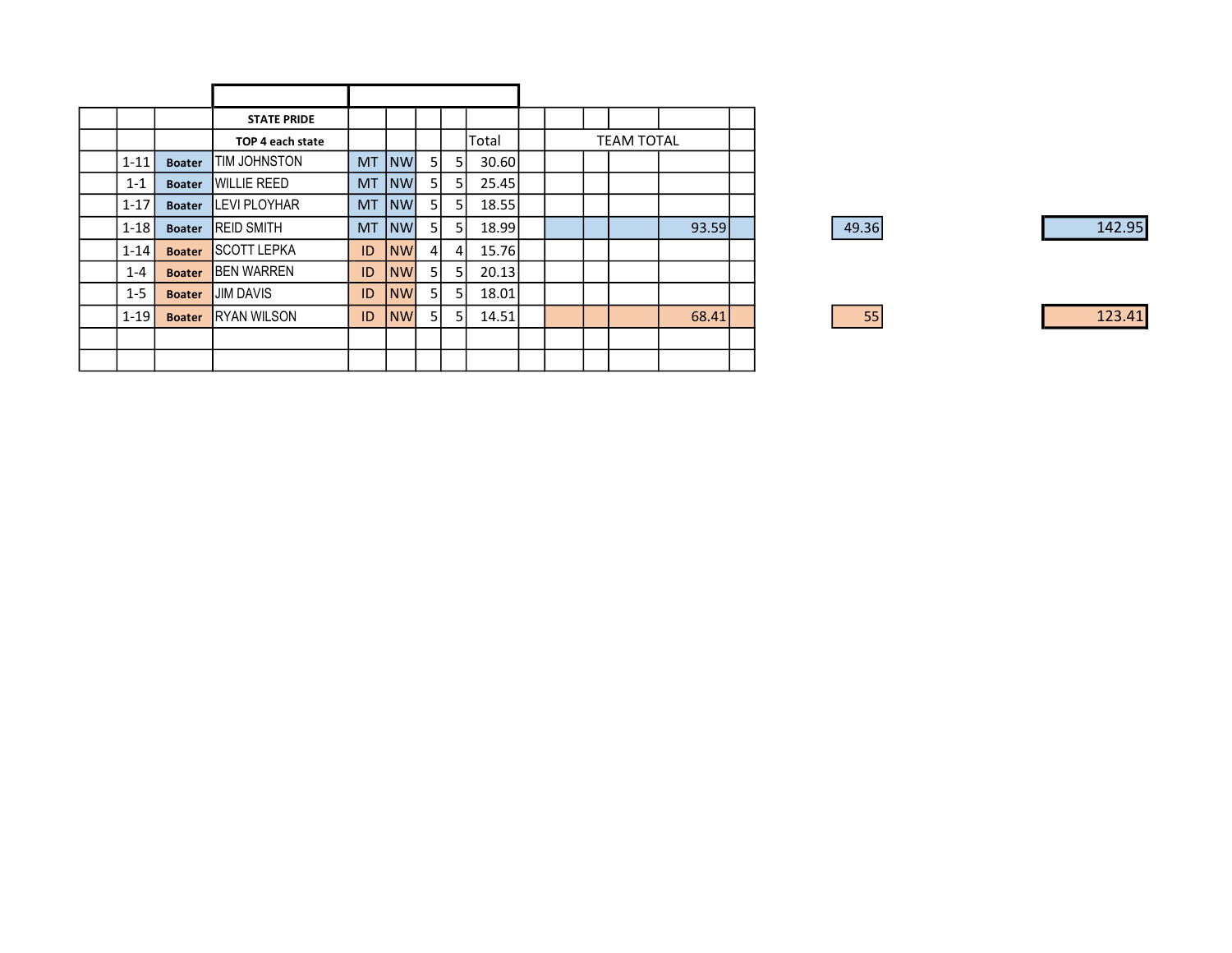|          |          |          | D19 MT/ID Trout Creek, MT Sept, 23-24 |           | DAY 1 weigh in |                         |                         |              |                 |               |               |                 | DAY 2 weigh in  |                         |                |              |                 |               |               |                 |                |                      |
|----------|----------|----------|---------------------------------------|-----------|----------------|-------------------------|-------------------------|--------------|-----------------|---------------|---------------|-----------------|-----------------|-------------------------|----------------|--------------|-----------------|---------------|---------------|-----------------|----------------|----------------------|
|          |          |          |                                       |           |                |                         | Co-Anglers              | Gross Weight | 1 lb/ min pnlty | 8 oz pnity ea | 1 lb pnlty ea | <b>Big Bass</b> | D1 Total Weight |                         | Co-Anglers     | Gross Weight | 1 lb/ min pnlty | 8 oz pnity ea | 1 lb pnlty ea | <b>Big Bass</b> | D2Total Weight | <b>TWO DAY TOTAL</b> |
| D1 Boat# | D2Boat#  | Status   | <b>CO-ANGLERS</b>                     | State     | $\tilde{a}$    | Fish<br>Total           | Alive<br>Total          | sqT          | Late<br>Viins   | # Dead        | Short         | BB              | Lbs             |                         |                |              | Viins Late      | #Dead         | #Short        | BB              | <u>Lbs</u>     | <b>AUTO FILL</b>     |
| $1 - 1$  | $1 - 7$  | CoAngler | <b>JAMES WOOD</b>                     | <b>MT</b> | <b>NW</b>      | 5 <sup>1</sup>          | 5                       | 10.51        |                 | 0.00          |               | 3.28            | 10.51           | 5                       | 5              | 9.33         |                 | 0.00          |               | 2.6             | 9.33           | 19.84                |
| $1 - 2$  | $1 - 16$ |          | <b>CoAngler</b> SHANNON WADAS         | ID        | <b>NW</b>      | 5 <sup>1</sup>          | 5                       | 11.83        |                 | 0.00          |               | 4.26            | 11.83           | 3                       | 3              | 5.85         |                 | 0.00          |               | 3.6             | 5.85           | 17.68                |
| $1 - 3$  | $1 - 12$ |          | CoAngler STAN FISHER                  | <b>MT</b> | <b>NW</b>      | 5 <sub>1</sub>          | 5                       | 11.21        |                 | 0.00          |               | 4.10            | 11.21           | 3                       | $\overline{3}$ | 5.43         |                 | 0.00          |               |                 | 5.43           | 16.64                |
| $1 - 4$  |          |          | 1-18 CoAngler IAN HASTIE              | ID        | <b>NW</b>      | $\overline{\mathbf{4}}$ | $\overline{a}$          | 6.57         |                 | 0.00          |               |                 | 6.57            | 5                       | 5              | 9.12         |                 | 0.00          |               | 2.6             | 9.12           | 15.69                |
| $1 - 5$  | $1 - 3$  |          | <b>CoAngler</b> SHANE TOROK           | ID        | <b>NW</b>      | $\overline{4}$          | $\overline{4}$          | 10.65        |                 | 0.00          |               | 4.37            | 10.65           | 3 <sup>1</sup>          | 3              | 4.78         |                 | 0.00          |               | 2.8             | 4.78           | 15.43                |
| $1 - 6$  | $1 - 15$ |          | <b>CoAngler</b> CHRIS FELTY           | ID        | <b>NW</b>      | 5 <sup>1</sup>          | 5                       | 11.42        |                 | 0.00          |               | 3.96            | 11.42           | 2 <sup>2</sup>          | $\overline{2}$ | 2.17         |                 | 0.00          |               |                 | 2.17           | 13.59                |
| $1 - 7$  | $1 - 13$ |          | CoAngler BRIAN SIEMENS                | <b>MT</b> | NW             | $\overline{\mathbf{4}}$ | $\overline{4}$          | 5.69         |                 | 0.00          |               | 2.32            | 5.69            | $\overline{4}$          | $\overline{4}$ | 7.08         |                 | 0.00          |               | $\overline{4}$  | 7.08           | 12.77                |
| $1-8$    | $1 - 4$  |          | CoAngler PATRICK GOLLEN               | <b>MT</b> | NW             | 2                       | $\overline{2}$          | 6.27         |                 | 0.00          |               | 3.33            | 6.27            | 2 <sup>7</sup>          | 2              | 5.28         |                 | 0.00          |               | 3.8             | 5.28           | 11.55                |
| $1 - 9$  | $1 - 14$ |          | CoAngler BRUCE SACKETT                |           | MT NW          | $\overline{4}$          | $\overline{4}$          | 8.15         |                 | 0.00          |               | 3.73            | 8.15            | 2 <sup>7</sup>          | $\overline{2}$ | 3.32         |                 | 0.00          |               |                 | 3.32           | 11.47                |
| $1 - 10$ | $1-6$    |          | CoAngler BENJAMIN JORE                | <b>MT</b> | INW            | 5                       | 5                       | 8.67         |                 | 0.00          |               |                 | 8.67            | 2                       | 2              | 2.22         |                 | 0.00          |               |                 | 2.22           | 10.89                |
| $1 - 11$ | $1-9$    |          | <b>CoAngler KEITH HOFFMAN</b>         | ID        | <b>NW</b>      | $\overline{a}$          | 4                       | 10.63        |                 | 0.00          |               | 5.76            | 10.63           |                         |                |              |                 | 0.00          |               |                 | 0.00           | 10.63                |
| $1 - 12$ | $1 - 5$  |          | CoAngler SAAC JOYNER                  | ID        | <b>NW</b>      | $\overline{4}$          | $\overline{\mathbf{r}}$ | 9.12         |                 | 0.00          |               | 3.77            | 9.12            | $\mathbf{1}$            | 1              | 1.17         |                 | 0.00          |               |                 | 1.17           | 10.29                |
| $1 - 13$ | $1 - 1$  |          | CoAngler JACOB WEAVER                 | <b>MT</b> | <b>NW</b>      | $\overline{2}$          | $\overline{2}$          | 3.86         |                 | 0.00          |               |                 | 3.86            | $\overline{\mathbf{4}}$ | $\overline{4}$ | 6.24         |                 | 0.00          |               |                 | 6.24           | 10.10                |
| $1 - 14$ | $1 - 19$ |          | <b>CoAngler RUSS LITTLEFIELD</b>      | ID        | <b>NW</b>      | 5 <sup>1</sup>          | 5                       | 8.35         |                 | 0.00          |               | 2.69            | 8.35            | $\mathbf{1}$            | 1              | 1.61         |                 | 0.00          |               |                 | 1.61           | 9.96                 |
| $1 - 15$ | $1 - 10$ |          | <b>CoAngler JOHN JENKINS</b>          | ID        | <b>NW</b>      | $\overline{2}$          | $\overline{2}$          | 6.23         |                 | 0.00          |               | 3.75            | 6.23            | 2 <sup>7</sup>          | $\overline{2}$ | 2.83         |                 | 0.00          |               |                 | 2.83           | 9.06                 |
| $1 - 16$ | $1 - 20$ |          | <b>CoAngler</b> MICHAEL J. EVANS      | ID        | <b>NW</b>      | 2                       | $\overline{2}$          | 2.56         |                 | 0.00          |               |                 | 2.56            | 5 <sup>1</sup>          | 5              | 6.39         |                 | 0.00          |               |                 | 6.39           | 8.95                 |
| $1 - 17$ | $1 - 2$  |          | CoAngler MARK HILYER                  | <b>MT</b> | <b>NW</b>      | 2 <sup>2</sup>          | $\overline{2}$          | 2.48         |                 | 0.00          |               |                 | 2.48            | 3 <sup>1</sup>          | 3              | 6.05         |                 | 0.00          |               | 3.7             | 6.05           | 8.53                 |
|          |          |          | 1-18 1-17 CoAngler TODD WICKSTROM     | ID        | <b>NW</b>      | 2                       | $\overline{2}$          | 2.52         |                 | 0.00          |               |                 | 2.52            | 3                       | $\overline{3}$ | 5.99         |                 | 0.00          |               | $\mathbf{3}$    | 5.99           | 8.51                 |
|          |          |          | 1-19 1-11   CoAngler TANNER CALHOUN   | ID        | <b>NW</b>      | 5 <sub>1</sub>          | 5                       | 7.91         |                 | 0.00          |               |                 | 7.91            |                         |                |              |                 | 0.00          |               |                 | 0.00           | 7.91                 |
| $1-20$   | $1-8$    |          | <b>CoAngler TARRY GIBSON</b>          | ID        | <b>NW</b>      | 3 <sup>1</sup>          | $\overline{3}$          | 4.24         |                 | 0.00          |               |                 | 4.24            | $\mathbf{1}$            | $\mathbf{1}$   | 2.13         |                 | 0.00          |               |                 | 2.13           | 6.37                 |
|          |          |          |                                       |           |                |                         |                         | 74 74 148.87 | $\mathbf 0$     | 0.00          |               |                 | 148.87          |                         |                | 51 51 86.99  |                 | 0.00          |               |                 | 86.99          | 235.86               |